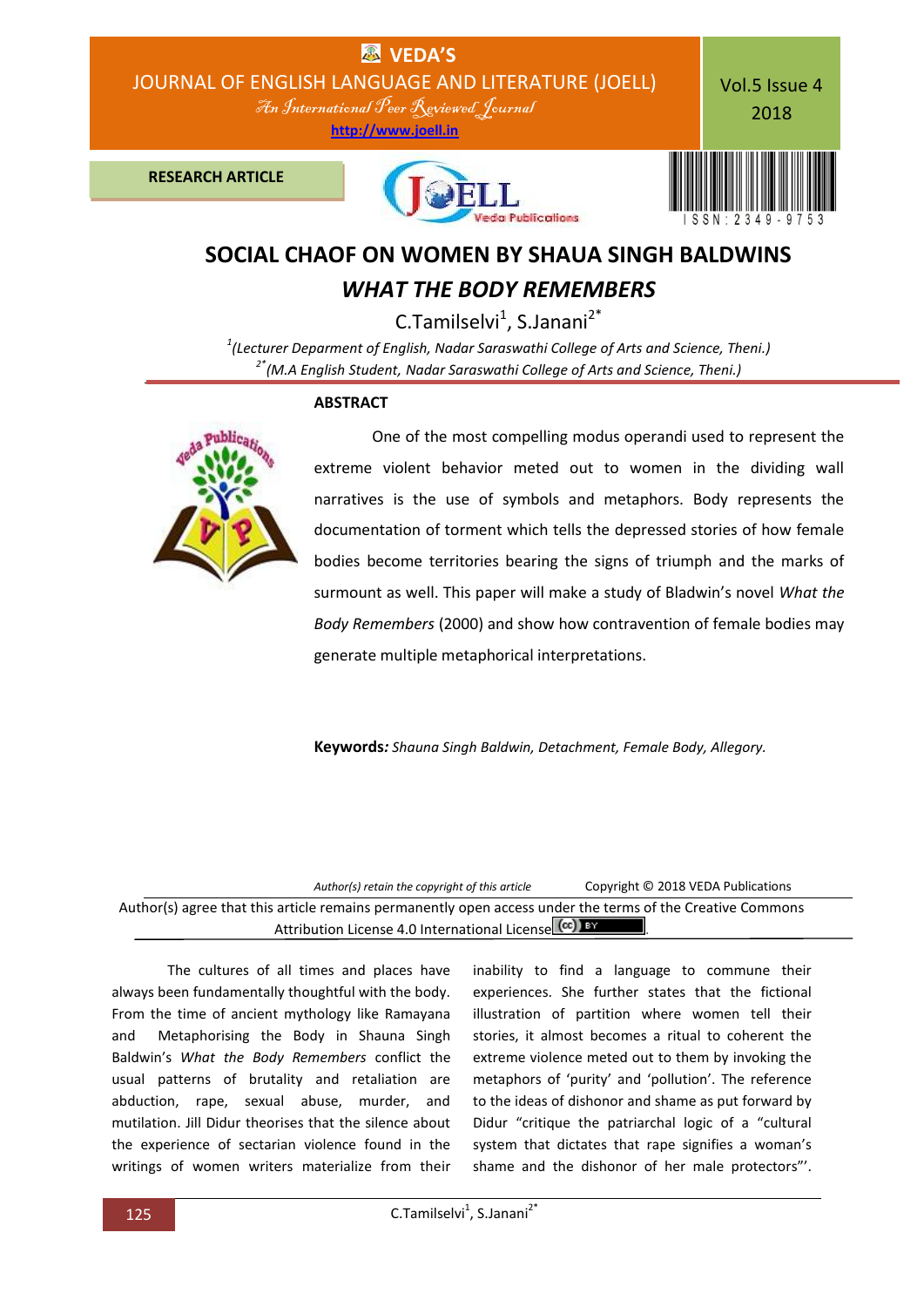**http://www.joell.in**

This practice of veneration of women besought early practices like 'Sati' (women burnt alive on the pyres of their husbands) and 'Jauhar' (self-immolation practiced by Rajput women to save their honour against their captors) as means to purge the defiled female bodies. Paradoxically violent behavior performed on female bodies began to be deemed as

a means to retain the chastity of the body. Susan Bordo in her significant essay "From upsetting burden: Feminism, Western ethnicity and the cadaver" states that "body is the symbol of civilization" that is, body becomes a concrete medium through which culture inscribe and reinforce its norms .Bordo says that the rules of womanliness have come to be transmitted through the visual images and behavioural presentations which she calls "bodily communiqué" (Bordo 1): how women should costume, budge, express, talk, and behave. Bordo also uses the term Agoraphobic (extreme enlightening sex-role stereotype of women) to symbolize the minutiae and inhibition of behaviour female organization are subjected to.

A momentous observation is made by Butalia in regard to female body representing the national honors. The suffering of women is rooted in national culture and gendered nationalism. There are ancient myths where motherhood is best realized when enthusiastic to the cause of the nation as begetters of heroes; wifehood is acknowledged when used as the strength of the heroic husband or sacrificed for the dead husband as Sati; womanhood is marked in the idolization of Shakti .These myths have congealed into the Indian cultural imagination the icon of nation as mother..The story of Roop's sister-inlaw Kusum in Baldwin's novel becomes imperative for understanding the dividing wall hostility. Kusum, who is connubial to Roop's brother Jeevan, an officer in the Indian Army is a just the thing "Sita" . She does the whole thing that she is told to do. When their Muslim neighbors begin riot; Papaji, Kusum's father-in-law tells her to be ready for his knife. He decides to kill her and she too readies herself to be sacrifice for the honour of her neighborhood. Kusum's assassination by Papaji becomes an honour-killing. She prefers death to the disgrace of rape and conversion. She becomes a martyr, who sacrifices herself for the greater cause of

protecting Metaphorising the Body in What the Body Remembers her community's honour. This concedes the fact that most Hindu and Sikh women became intent of the men of their own community. Butalia's oral testimony show how the Sikh survivors of the separation took pride in the mass-killing and masssuicide of their womenfolk. One of the interviewees in Butalia's authentication retorts the idea of fear as a persuade against factor in the forfeit made by the seventeen women and children of his family. In his words, "The real revulsion was one of humiliate. If they had been caught by the Muslims, our honour, their honour would have been sacrificed, lost. It's a question of one's honour…if you have selfimportance you do not trepidation."

Thus the detachment of the nation was a metaphorical contravention of the body of the mother Earth implemented through the actual violation of the female bodies. In *What the Body Remembers* the description of Kusum's dismembered body "segment into six parts, then prearranged to look as if she were whole again" metaphorises the territory's panel on the one hand and the community's self legitimization on the other. Papaji thinks that for good-good women death should be preferable to dishonor. He kills Kusum so that her body does not get despoiled by the men of the other population. Unaware of his father's actions, Jeevan proceeds to his father's home and discovers the body of his wife Kusum that has been dismembered, rearranged and placed beneath a white sheet. He thinks... "Why were her legs not bloody? To cut a woman apart without first raping—a dissipate, without doubt. Jeevan understands the anthology of the limbs after scratch out the womb from her body. Kusum's severed body bears the message that, "Independence and its dark 'other', Partition, provided the rationale for making women into symbols of the nation's honour"

Thus body becomes the metaphor for the nation's dividing wall. Baldwin herself claims that "the metaphor of the 30s and 40s in undivided India was the body - the country as body, woman as womb for the tribe. And the story (of Partition and loss of the country's "children") is what the whole country remembers as part of its creation story, its birth pangs." Body also acts as the archive of memory in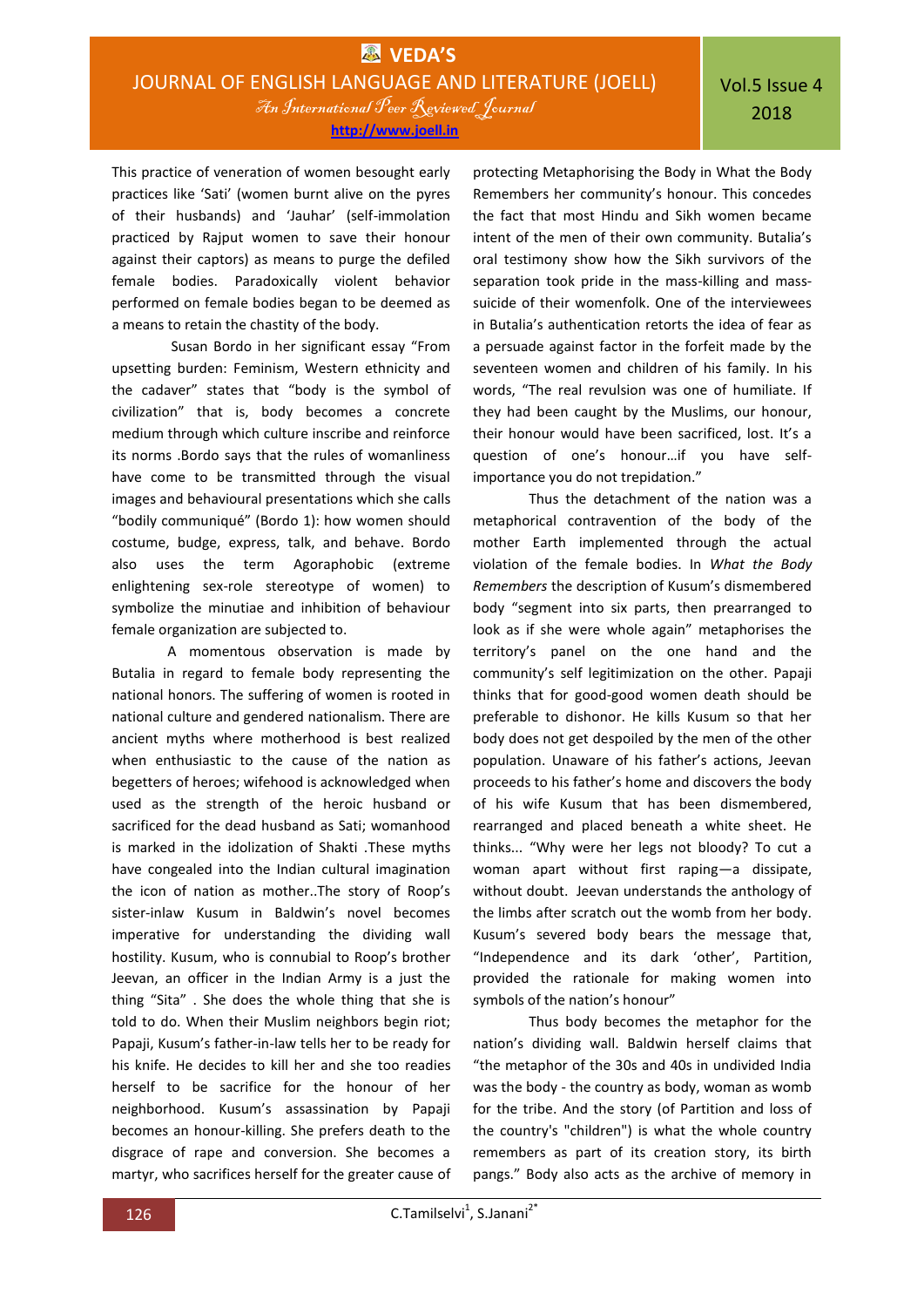Baldwin's novel. Body re-members the communal violence acted upon them. Women have a unique way of re-membering violence through images of imitation. Their bodies become sources of imagery through which they internalize what their bodies are meant for. Szymanski, Moffit and Erika Carr in their understanding article "Sexual Objectification of Women: Advances to Theory and Research" write that "women are sexually objectified and treated as an object to be valued for its use by others. Sexual objectification occurs when a woman's body or body parts are singled out and separated from her as a person and she is viewed primarily as a physical object of male sexual desire."

At various points in the novel, women are reminded that having babies [apparently sons] is "what women are for"). Woman is seen as the metaphor of earth in the words of Bebeji, "A female is simply cracked open for seed like the earth before the force of the plough. If she is abundant, good for the farmer, if not, bad for her" This rigorous patriarchal philosophy brings death to Roop's mother at child-birth as she tries to deliver yet another child. This also results in the fertile Roop's entry into Sardarji's household as his first wife Satya's archenemy and ultimately leads to Satya's denunciation for her barrenness as an supplementary offence to her already disapproved Metaphorising the Body in Shauna Singh Baldwin's What the Body Remembers Pinky jealousy, quarrelsomeness and obstinacy. Thus it remains a fact that if this ideology of identification women's bodies in terms of reproductive capacity restrains them in their everyday life; it also renders them unprotected in times of collective violence. Towards the end of Baldwin's novel, the women of Pari Darwaza meet their most tragic fate. They are sort out for various kinds of violent behavior according to their reproductive probable. Kusum's violated body stands not as an quintessence of anguish she must have gone through but rather it is the insult of the Sikh community that her despoiled body represents. When Jeevan discovers her dismember body; her limbs cut and estranged and her womb removed, he interpret the ripping out of kusum's womb and leaving of the empty shell as a sign of emasculation of the valiance of the Sikh community. The feminist

intervention of the metaphorical interpretations of violence of the 'female body' lays bare the complexities of male ideology. Such metaphorical implication in Baldwin's novel sometimes serve to foreground the qualms with which Roop endorses the stories of forfeit made by Kusum and the other women of Papaji's household. Kusum's laying bare her neck to Bachan Singh's knife, metaphorical of her 'sacrifice' may not be interpreted as her consent to death.

This is however, manifest from Bachan Singh's recitation of Kusum's enthusiastic acceptance of death. As Kusum prepared herself for the beheading, he says, "she turned her back, so I should not see her face, took off her chunni to bare her neck before me. And then . . ." Here Bachan Singh's grief is inensifed as a souvenir of the affective complexities underlying male self-constructions of victimhood. Roop's aunt Revati Bhua, unmarried and past beyond her reproductive years could be tolerable to be handed over to the rioting mob and Gujri, a workingclass poor woman could be forsaken amidst the turmoil for the expediency of the male members of Bachan Singh's family. Nonetheless among all these sacrifices only Kusum's sacrifice is elevated to an act of heroism. She becomes the allegorical Sita, who is first disgraced, then defiled and then deified to be martyred.

## **CONCLUSION**

Baldwin's novel portrays a complex array of violations that a female body undergoes in the context of the dividing barricade. Each kind of infringement enacted upon the female body becomes the source of metaphors for her to understand her predicament in the society. The violated body is either an embodiment of put on a pedestal woman (wife/daughter/mother) and/or the upholders of male honour. This paper explores how female bodies become figurative in conveying multiple social meanings and how these meanings shape gendered familiarity.

## **BIBLIOGRAPHY**

- [1].Baldwin, Shauna Singh. What the Body Remembers.Beauvoir, de Simone. The Second Sex. Trans. Constance Borde and Sheila Malovany Chevallier.London: Vintage.
- [2].Bordo, Susan. From Unbearable Weight: Feminism, Western Culture, and the Body